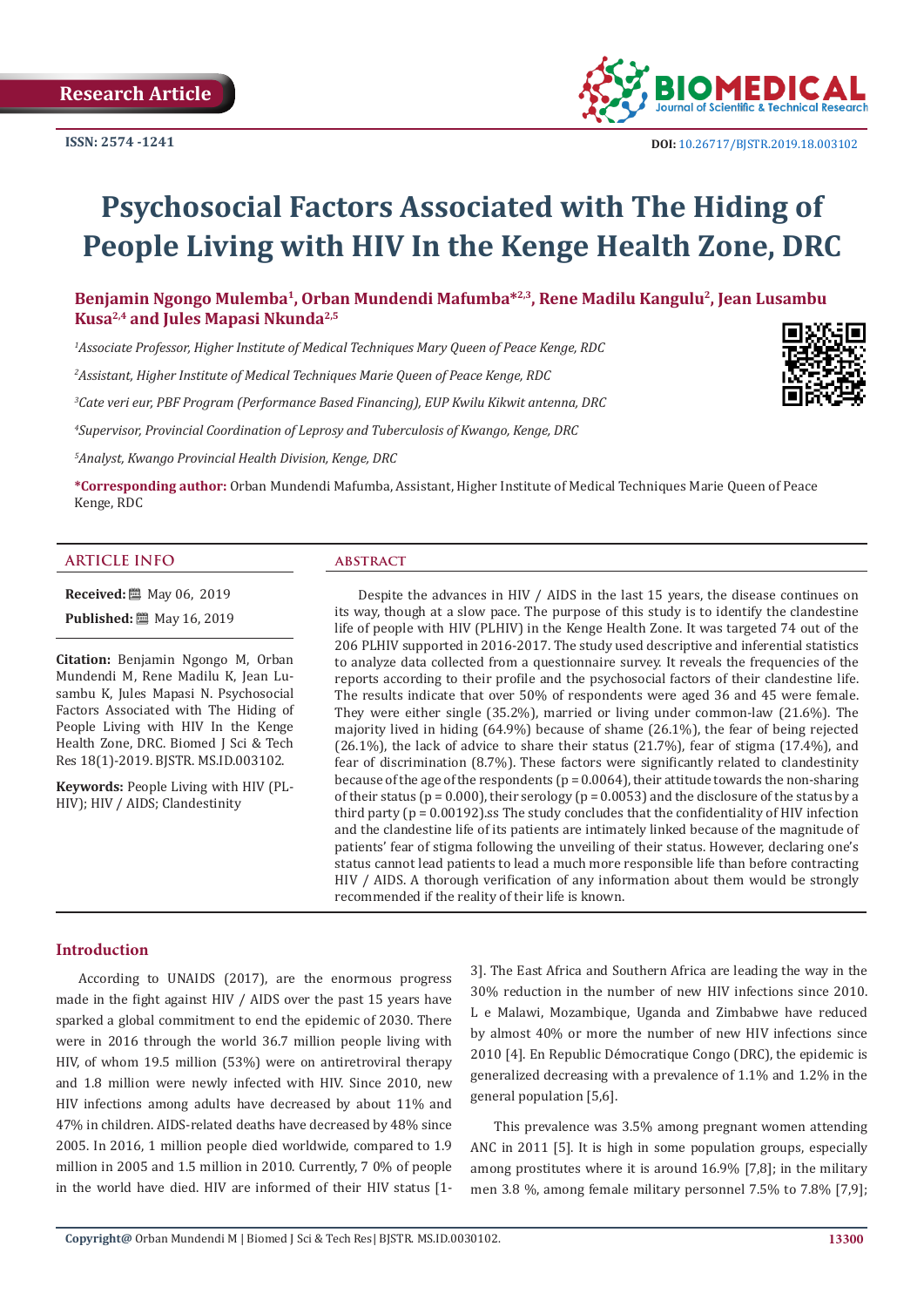among truckers 3.3% and in 2.4% min i ers. [7]. In the Kwango, the prevalence rate in voluntary testing centers was 0.30%, of which 92% were on ARVs in 2016 [10]. This prevalence dropped to 0.20% in 2017 and 1202 cases detected, all 100% were on ARVs [2]. At present, people living with HIV (PLHIV) should be encouraged to live positively and come forward because of s new hope brought by ARV therapy (ART) and the benefits they their offer. M nfortunately, Kenge in the health area, over 60% are still in hiding. Our major concern is to answer the following questions: what factors have sociés to Clandesti ne ed of PLHIV in the Z one of H ealth Kenge? What proportion of PLHIV output s of hiding? Is there a relationship between these factors and life in clandestine ity? We think that are the factors associated with clandestine ity PLHIV would be shame, fear of rejection, lack of d es prescribers' advice to get them to share their HIV status, fear of stigma and discrete imination (self-stigma). L proportion of PLHIV declared to be out of hiding would be low in the Kenge Health Zone. he there would a significant r elation between the said factors and clandestine ity.

The general objective of this study is to etermine factors associated with the Clandesti nit s PLHIV. S pecific ment, it comes to the proportion of PLWHA etermine output s of cland estinité; to identify the factors associated with the clandestine era ; to e xplore the relationships between these factors and underground PLHIV. The results This study may serve as a future research topic in this area. L determining factors associated with the illegal ity of PLWHA in the context K wangolais help all stakeholders to develop strategies to encourage PHAs to come out of hiding. The updated information provided by this study will help associations fighting against HIV and community leaders to reframe their messages delivered during the awareness course.

# **Literature Paper**

With regard to the profile of people living with HIV, the HIV pandemic is a gender issue (ASP Canada 2015 ), marital status (UNESCO 2003) and age, ( Boucher 2014). For p roportion PLHIV out of hiding, UCOP + (2012), reveals that 37.8% of PLWHA have communicated themselves to their status érologique s aut res people and UNAIDS (2008) indicates that in Tanzania only half of PLHIV reported their HIV status to their partners. The others hesitated because of the psychosocial actors linked to the underground life, the fear of social rejection "or stigma [11-13]. Self- stigmatization by [14,15] fear of rumors in the community, taunts, verbal harassment and loss of friends due to considerations at the beginning of the AIDS epidemic, such as an infection affecting drug addicts, prostitutes and homosexuals [16]. The links between these factors and the underground have been established by the studies of [17], fear of stigmatizing acts (p <0.03), self-stigma (UCOP +, 2012).

# **Materials and Methods**

# **Description Milletihad to Study**

The Zone of S Anté (ZS) Kenge is one of the 14 Zones in the Provincial Division of Kwango. It is located in the chief town of Kwango province. It has 28 health areas. She is limited u North has the ZS Kikongo with the river Wamba; A u south, ZS Kimbau by a full of Makiosi; to the east, the Masi- Manimba ZS by the I nzia River and to the West, the Z S of Boko by the Wamba River. With as a communication channel has the national road No. 1-2 75 km from Kinshasa. Its climate is t ropical wet with two seasons: the season of rain, September to May and the dry s eason of May the month of August. Son landscape consists of the s-b avane h erbo idle. With a population of about 2,521,592 inhabitants distributed over a roup s rficie is 89,458 km 2 (so a density of 2 8 hab. / Km 2), of which 20% of the population vi van t in art circles urba n i s and périu rb i ns and 80% in the art circles rura ux, the Kwango is a province agro-pastoral par excellence [10] . The main companies offering employment are education, health and public administration. Commerce, small and medium enterprise e and s s taxi motorcycles constit uence another source of income.

This health zone is cosmopolitan and contains several ethnic groups among others: Yaka, P elende, Mbala, Suku, and Hungani. The main languages spoken are Kikongo, Lingala, Pelende and Kiyaka. The Pelende ethnic group is the most dominant in the ZS. There are several religions: Catholic, Protestant e, Eg lises clock, Kimbanguiste, Jehovah's Witnesses ... In the field of education, we find: 105 schools and 63 elementary school and several Technical Institute s s Medicales. It has a university ( Kwango University ), a UFL IOR Pedagogical Institute (ISP / Kenge), an Institute S upérieur T echnical M edical (ISTM Mary Queen of Peace Kenge) and some private higher education institutions whose Interdisciplinary Center for Continuing Education (CIDEP), the I n stitute Superior International Trade (ISIC), the University of C between professional Management and Development (CEPROMAD). All these higher institutions are in the town of Kenge.

#### **Sampling Methods and Technique Collection of Donations**

The sample in our study is simple random probability. The target audience is 206 PLHIV enlisted in the care service from which a sample 74 PLWHA was fired. To collect the data from the study, the patient survey method was chosen. A closed, closed-ended structured questionnaire served instrument for collecting and recording the information sought. Respondents were interviewed in e d as he's met at the rendezvous for biological monitoring and taking drugs in health facilities, including the General Hospital of Kenge Reference, the Center of Barrier Health and Medical Center Mgr Jean-Gaspard Mudiso / Dreams.

#### **S Technical Analysis Data**

We made use of descriptive analysis s that emerged as the numbers of respondents ur profile and factor s psychosocial in the form of a frequency table and proportion. Trends were detected based on the following formula:

$$
f = \frac{Fo}{FA} * 100 \text{ [Equation 1]}
$$

Or,

f = Relative frequency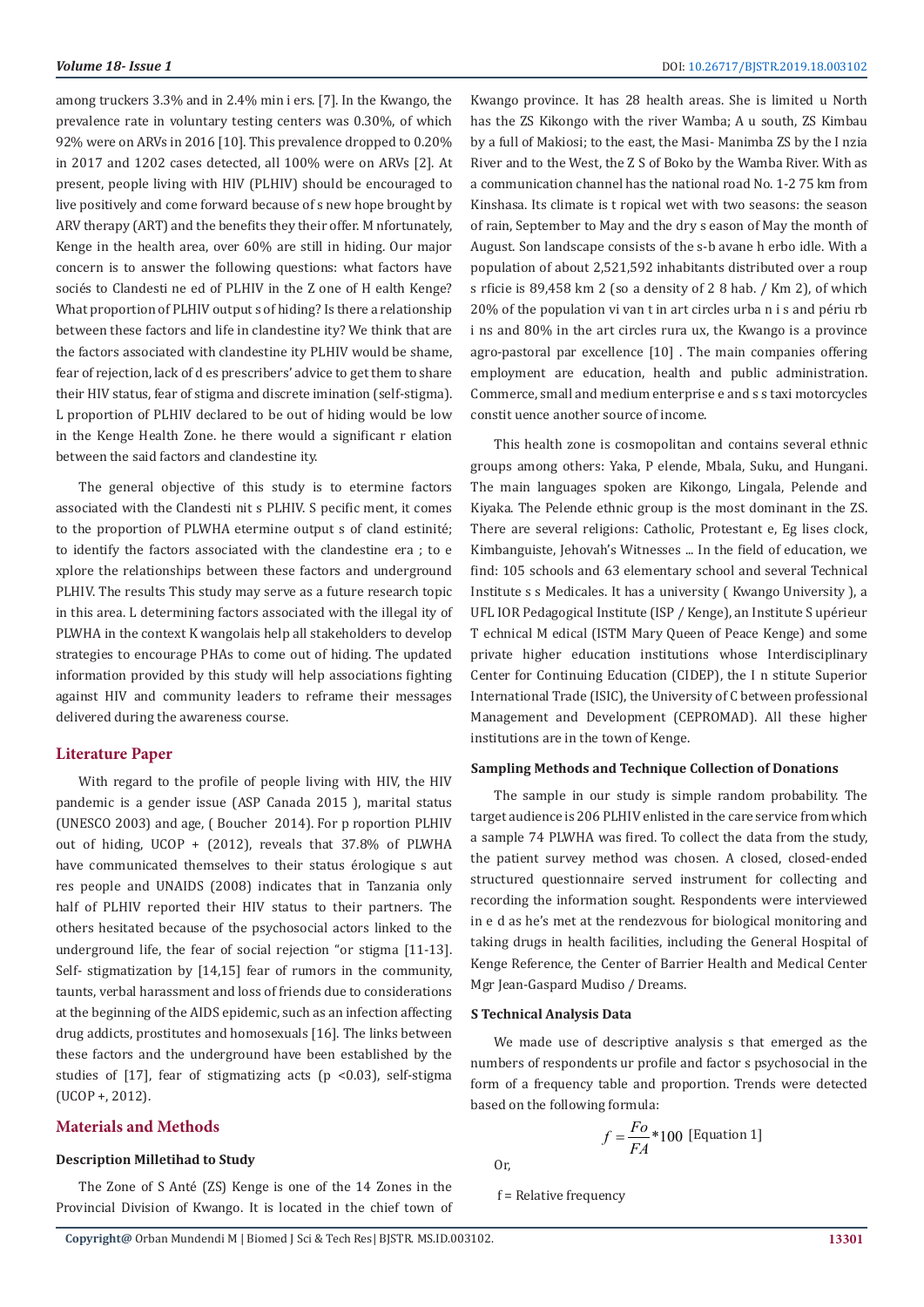FO = Frequency observed

FA = Expected frequency

The inferential analysis based on test e chi-square  $\text{(chi}^2 \text{ or } \mathbb{Z}^2\text{)}$ was used to check the links between the underground and PLHIV are psychosocial factors associated with this hiding. This test has vate VERIFY allowed the null hypothesis that there was no relat ion e n tre the expected distribution of s workforce illegal PLHIV (E) and observed that e da ns the distribution are suspected psychosocial factors explained st the e ur hiding (O). Thus, the century following assumptions have been testing e e s:

sH<sub>0</sub>: E  $\neq$  O, there is a significant difference ent r e distributions of E and O

**a)**  $H_{1F} = 0$ , There 'a a u cu not significant difference between the distributions of E and O

From an analytical point of view, the chi-square statistic (Khi<sup>2</sup>) or  $\Box^2$ ) is represented by the following formula (Equation 2):

$$
\chi^2_{ddl;p} = \sum \frac{(E_j - O_i)^2}{O_i} \text{ (Equation 2)}
$$

W here,

E<sub>i</sub>, the i<sup>th</sup> expected workforce of s PLHIV clandestine

 $O_{i'}$  the j<sup>th</sup> observed effective da ns distribution psychosocial factors associated with underground PV HIV

ddl, the degree of freedom (equal to nk)

*n* , the total number of the sample

*k* , the number of estimated parameters (equal to the number of factors)

*p* , the signi fi cation rate (equal to the probability of failure of Ho)

The chi-square (Khi<sup>2</sup>) statistic was tested at the 5% significance level (p = 0.05) using SPSS 12.0 and MS Excel 2010 computer software.

# **Analysis of Results**

## **Profile of Respondents**

The results in Table 1 reveal the profile of the respondents. Compared to the age group, 51.4% among enquêt e s were between 36-45ans followed by 16.2% between 46-55ans, 16-25ans 13.5%, 10.8% of over 56 years old and 8.1% from 26-35 years old. In terms of gender, 51.4% were female compared to 48.6% male (Table 2). With respect to marital status, married and common-law couples accounted for 21.6% fairly, while single, widowed, divorced and other categories (including mother-daughters) were 35.2%, 16.2%, 5.4% and 10.8% (Table 3).

**Table 1:** Age distribution.

| age (years) | <b>Frequency</b> | Percentage |
|-------------|------------------|------------|
| 16-25       | 10               | 13,5       |
| 26-35       |                  |            |

| 36-45         | 38 | 51,4  |
|---------------|----|-------|
| 46-55         | 12 | 16,2  |
| 56 and p read |    | 10,8  |
| Total         | 74 | 100,0 |
|               |    |       |

Source : Authors (2018)

**Table 2:** Distribution by gender.

| <b>Sex</b> | <b>Frequency</b> | Percentage |
|------------|------------------|------------|
| M          | 36               | 48.6       |
|            | 38               | 51.4       |
| Total      | 74               | 100,0      |

Source : Authors (2018)

**Table 3:** Distribution by marital status.

| <b>Marital status</b> | Frequency | Percentage |
|-----------------------|-----------|------------|
| Married (e)           | 16        | 21,6       |
| Single                | 26        | 35,2       |
| Widower (Ve)          | 12        | 16,2       |
| Divorced (e)          | 4         | 5,4        |
| Free Union            | 16        | 21,6       |
| Total                 | 74        | 100,0      |

Source : Authors (201 8)

## **Proportion of PLHIV Exited from Hiding**

Compared to life in hiding, Table 4 indicates that 64.9% are those who live in hiding compared to 35.1% of those who have disclosed their serological status. 4.3 Psychosocial factors related to the illegality of PLHIV Regarding the perception in relation to their status e sérologi that the announcement of the results, 62.2% of patients surveyed believe HIV like any other disease ; 18.9% consider it a divine punishment ; 16.2% attributed it to witchcraft and 2.7% perceived it as a curse (Table 5) .Asked about the reasons for not sharing their status, 26.1% cited shame and fear of being rejected as obstacles to the announcement of their status, onitoring s s 21.7% since n ' were never advised es of reveal their status to others. Some were afraid to face stigma (17.4%) and a u t r es, discrimination (8.7%) (Table 6 here below).

|  |  |  |  | Table 4: E nquêtés having dévoil é status sérologi that e. |
|--|--|--|--|------------------------------------------------------------|
|--|--|--|--|------------------------------------------------------------|

| <b>Frequency</b> | Percentage |  |
|------------------|------------|--|
| 26               | 35,1       |  |
| 48               | 64.9       |  |
| 74               | 100,0      |  |
|                  |            |  |

Source : Auteurs (2018)

**Table 5:** Perceptions of their status as sérologi after diagnosis

| <b>Attitude Towards His Serology</b> | <b>Frequency</b> | Percentage |
|--------------------------------------|------------------|------------|
| Witchcraft                           | 12               | 16,2       |
| Divine punishment                    | 14               | 18,9       |
| Diseases like others                 | 46               | 62,2       |
| Curse                                |                  | 2.7        |
| Total                                | 74               | 100.0      |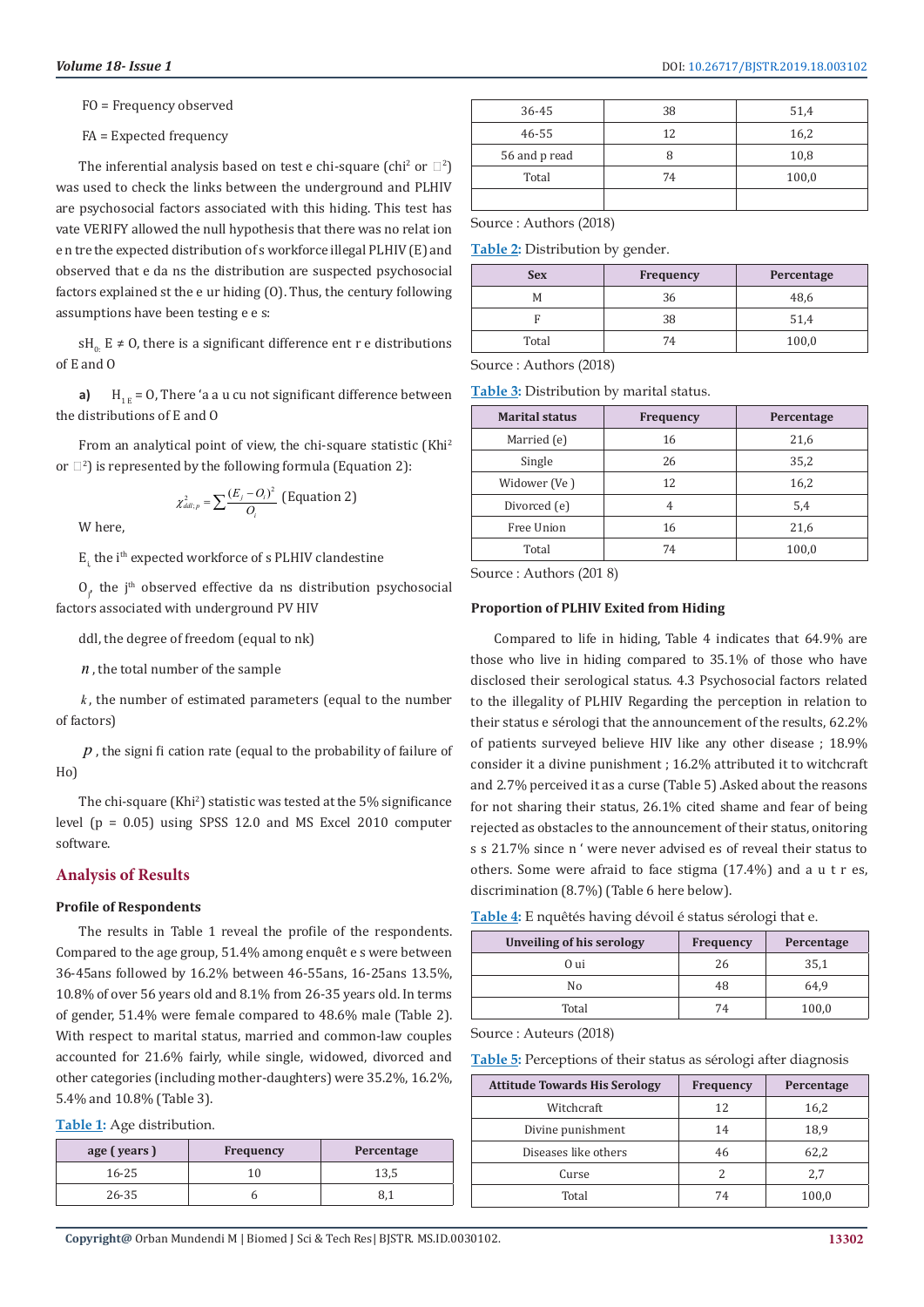#### Source: Authors (2018)

Table 6: Reasons to stay in hiding.

| <b>Reason</b>                       | Frequency | Percentage |
|-------------------------------------|-----------|------------|
| S stigmatisation                    | 8         | 16,6       |
| D discrimination                    | 4         | 8,3        |
| R éjecté social                     | 12        | 25         |
| H onte                              | 12        | 25         |
| Consulting missing prestat has ries | 10        | 20,8       |
| Refusal to share                    | 2         | 4,1        |
| Total                               | 48        | 100        |

Source: Authors (2018)

# Relationships Between Psychosocial Factors and Clandestinity of PLHIV

**Relationships Between Patient Profiles And A Clandestine** Life Of PLWHA: After testing the relationships between different factors and hiding, confirmed by the chi-square test, the patient's age (chi<sup>2</sup> = 19.43 dof = 4, P =  $0.00640$ ) was positively and significantly associated people living with HIV go underground in Kenge Health Zone (Table 7)

Table 7: Relationship between age and the hiding of PLHIV

|             | Sharing the serological status   |          |           |               |  |
|-------------|----------------------------------|----------|-----------|---------------|--|
| Age (years) | <b>Yes</b><br>$\frac{0}{0}$<br>N |          | <b>No</b> |               |  |
|             |                                  |          | N         | $\frac{0}{0}$ |  |
| $16 - 25$   | 4                                | 15.4     | 6         | 12.5          |  |
| 26-35       | $\theta$                         | $\Omega$ | 6         | 12.5          |  |
| 36-45       | 10                               | 38.4     | 28        | 58.3          |  |
| 46-55       | $\overline{4}$                   | 15.4     | 8         | 16.7          |  |
| 56 et plus  | 8                                | 30.8     | 0         | $\Omega$      |  |
| Total       | 26                               | 100      | 48        | 100           |  |

Source: Authors (2018)

#### Relations Between F Psychosocial Actors and The Illegality

The results in Table 8 show that the hiding of PLHIV is related to their perception of their HIV status. Considering the disease as a divine punishment, curse, or witchcraft reinforces patients to remain in hiding. (Chi<sup>2</sup> = 12.697696, dd1 = 3.0, P = 0.0053).

Table 8: Relationship between the perception of HIV status and clandestinit é.

|                      | Sharing the serological status |               |                |               |  |
|----------------------|--------------------------------|---------------|----------------|---------------|--|
| Perception           | <b>Yes</b>                     |               | N <sub>o</sub> |               |  |
|                      | <b>Not</b>                     | $\frac{0}{0}$ | <b>Not</b>     | $\frac{0}{0}$ |  |
| Witchcraft           | 4                              | 15            | 8              | 17            |  |
| Divine punishment    |                                | 0             | 14             | 29            |  |
| Diseases like others | 20                             | 77            | 26             | 54            |  |
| Curse                | 2                              | 8             | 0              |               |  |
| Total                | 26                             | 100           | 48             | 100           |  |

Source Authors (2018)

Regarding the reasons for staying in hiding (Khi<sup>2</sup> = 65.85, dof = 5.0,  $P = 0.000$ ), Table 9 demonstrates that stigma, discrimination, social rejection, shame and lack providers are associated with clandestinity (Table 9).

Table 9: Relationship between the reasons and the illegal ity of PLHIVé1.

|                                              | Sharing the serological status |               |                |               |  |
|----------------------------------------------|--------------------------------|---------------|----------------|---------------|--|
| <b>The Reasons For Not</b><br><b>Sharing</b> | <b>Yes</b>                     |               | N <sub>o</sub> |               |  |
|                                              | <b>Not</b>                     | $\frac{0}{0}$ | <b>Not</b>     | $\frac{0}{0}$ |  |
| stigmatization                               | $\theta$                       | 0             | 8              | 17            |  |
| Discrimination                               | $\Omega$                       | 0             | 4              | 8             |  |
| Social rejection                             | $\theta$                       | 0             | 12             | 25            |  |
| Shame                                        | 0                              | 0             | 12             | 25            |  |
| Lack of advice                               | $\theta$                       | 0             | 10             | 21            |  |
| Refusal to share                             | 26                             | 100           | 2              | 4             |  |
| Total                                        | 26                             | 100           | 48             | 100           |  |

Source: Authors (2018)

Note: Significant variable at 1% significance level (Kh 2 = 65, 858 ;  $ddl = 5$ ;  $p = 0.000$ )

# **Discussion of Results**

# **Profile of People Living With HIV**

The profile of respondents confirms that sexually active people are most concerned with the transmission of HIV infection. In DR Congo, sexual transmission accounts for 80% of cases, and is aggravated by e OTH ER risk contract of ion're STIs, if not None Average protective measure is pr ise account (NAP 2011). This evolution of HIV infection tends No. No only to spread but also have negative effects of art on demography and family imbalances, mostly explained by the widow's rate. The s 16.2% nt clearly shows that there has been death of a spouse. Added to this is the phenomenon of divorce, UNAIDS (2006), even think that the sharp rise in AIDS deaths has interrupted or erased life expectancy gains in many African countries.

#### **Proportion of PLHIV Out of Hiding**

The proportions of the PHAs disclosed their HIV status were lower century to girls as UNAIDS (2009) found e s Tanzania. Only half of PLHIV shared their HIV status with their partners. This undisclosed strategy was explained by Attaher (2005) [18]. Silence is a way for people to temporarily escape stigma and discrimination. But it has a serious consequence and can promote a spread of infection within the general population.

# **Psychosocial Factors Related to The Clandestine Life Of PLHIV**

Reasons that PLHIV do not share their HIV status and to remain in the shadows do not deviate from the question of self-stigma found by UCOP + (2012), Samson (2006) and Kayo (2015) [19]. It is true that the announcement of the positive result is accompanied by serious reactions of internal guilt, the fear of an impending death,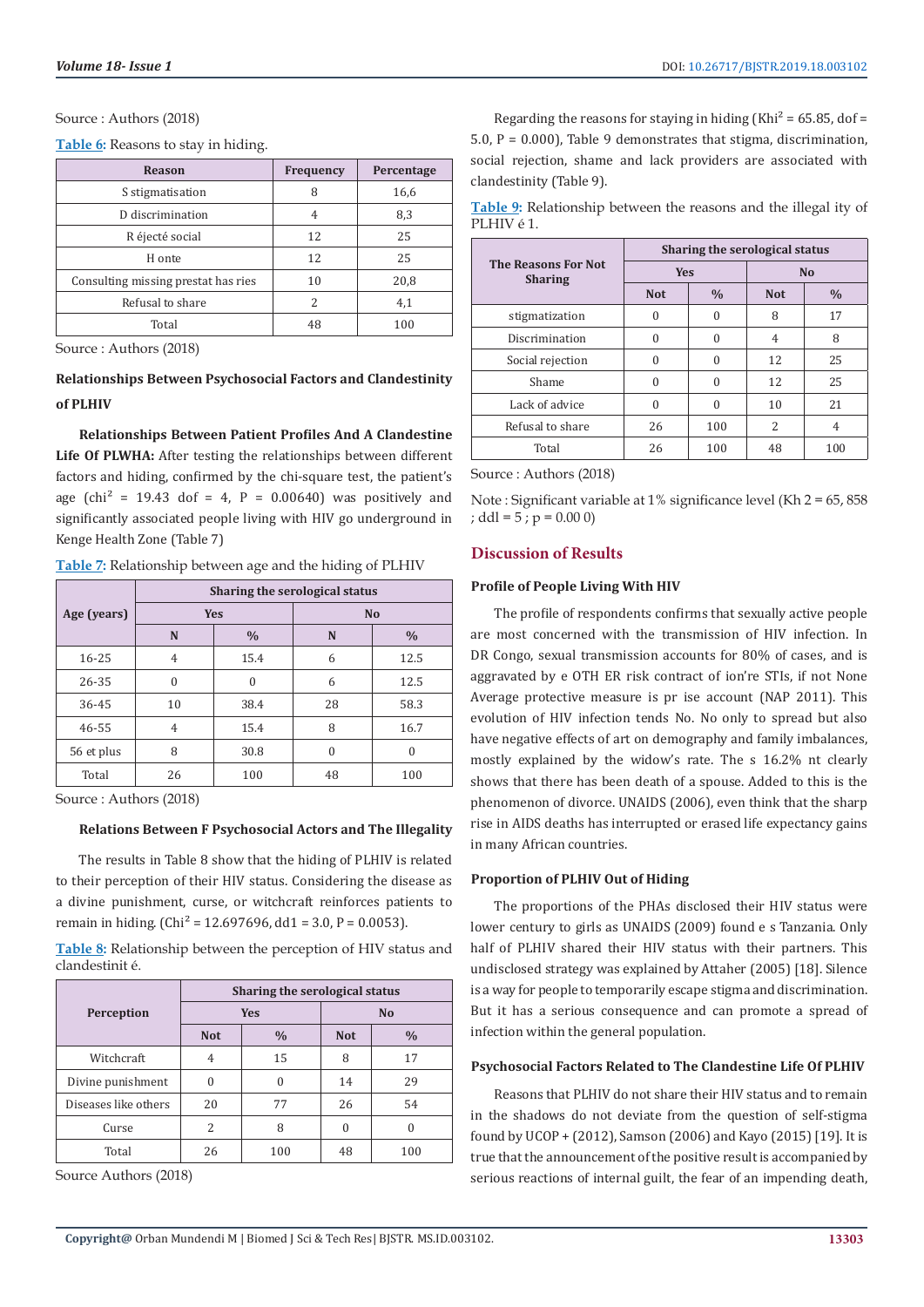the fear of negative reactions surrounding the social environment. Good psychosocial support and the adoption of positive living enable PLHIV to adapt to their illness and consider it a chronic illness. Our argument is supported by the NAP (2011) and Doctors Without Borders (2008), who think that the accompanying person must issue to all information necessary to enable it to understand and know his illness, of appropriating his serological status and value their abilities or skills, in order to implement coping strategies for their illness, to accept their serological status to lead a positive life.

#### **Relationships Between Psychosocial Factors and Hiding**

The links between clandestinity and its motivating factors were donated by Karene (2008), (Loukid 2014), Schaay (2008) and UCOP + (2012) [20-23]. The results of Karène (2008), con t firmen fa i t e that the infection status of the child and the parent is not usually revealed to the extended family. However, studies by Loukid et al. (2014), Schaay (2008) and UCOP + (2012) [24-26] indicate that the clandestinity is significantly related to the fear of stigmatizing acts and self-stigma.

#### **Conclusion**

The HIV is a pandemic that has become a real problem rapidly s ante public and development. Treatments antiretroviral managed to re fai down the number of new infections, reduce the number of AIDS deaths and extend the life of those infected. The trends are being reversed are in the general population with an estimated prevalence is currently 1.1% in the DRC; nothings least c e e n core rate remains too high in some specific groups such as homosexuals, drug users inje CTABLE to name a few. unfortunately, one finds that many of between c e s personalize're still in hiding in Kenge health zone. The Results of this study have established a Corrétion between underground e t e profile respondents (age) as well as certain factors psychosocial issues such as stigma, discrimination, social rejection, shame and lack of counseling.

#### **References**

- 1. [\(2017\) UNAIDS, United Nations Program against AIDS. Backgrounder:](https://www.unaids.org/en/resources/documents/2017/2017_data_book)  [World AIDS Day 2017.](https://www.unaids.org/en/resources/documents/2017/2017_data_book)
- 2. (2008) UNAIDS, United Nations Program against AIDS. Fight stigma and HIV-related discrimination-an essential element of national AIDS programs. Geneva Switzerland.
- 3. (2012) UCOP+ Index of stigma and discrimination of people living with HIV. Investigation report. Kinshasa: Democratic Republic of Congo.
- 4. (2017) ONUSIDA NACP National Program against AIDS and the United Nations Program for the Fight against AIDS. HIV / AIDS figures. Kinshasa: D émocratique Republic of Congo.
- 5. (2014) PNMLS, Multisectoral National Program for AIDS Control. National Strategic Plan for the fight against HIV and AIDS 2014-2017. Kinshasa: Democratic Republic of Congo.
- 6. [\(2014\) DRC, Democratic Republic of Congo. Demographic and Health](https://dhsprogram.com/what-we-do/survey/survey-display-421.cfm)  [Survey-DRC II, 2013-2014. Kinshasa: Democratic Republic of Congo.](https://dhsprogram.com/what-we-do/survey/survey-display-421.cfm)
- 7. (2009) PNMLS, Multisectoral National Program for AIDS Control. National Strategic Plan for the fight against HIV and AIDS, 2010 - 2014. Kinshasa: Democratic Republic of Congo.
- 8. [\(2010\) UNDP, United Nations Development Program. Gender and HIV](https://www.unaids.org/en/keywords/democratic-republic-congo) [in the Democratic Republic of Congo. Kinshasa, Analysis and Guidance](https://www.unaids.org/en/keywords/democratic-republic-congo) [Note \(December 2010\).](https://www.unaids.org/en/keywords/democratic-republic-congo)
- 9. (2011) PNLS. Epidemiological surveillance report of HIV / AIDS among pregnant women attending ANC services. Kinshasa: D émocratique Republic of Congo.
- 10.[\(2018\) DPS / Kwango. Health Projection 2018. Kenge: Provincial](https://www.unfpa.org/sites/default/files/admin-resource/H4JPCS_DRC_Country_Note_Final.pdf) [Directorate of Kwango, Kwango Province, Democratic Republic of Congo.](https://www.unfpa.org/sites/default/files/admin-resource/H4JPCS_DRC_Country_Note_Final.pdf)
- 11. Samson A (2006) Volunteer Engagement of People Living with HIV / AIDS or a Major Chronic Disease: Issues and Challenges, Research Report. Ottawa ON: University of Ottawa Canada.
- 12. Schaay N (2008) Stigma Index of People Living with HIV: User's Guide. London: International Planned Parenthood Federation.
- 13. Moha, M (2011) Even the food, you get tired of eating it. PLHIV and drugs in Niger. Studies and Works n° 94 (November 2011).
- 14. Nzie A (2010) Factors associated with attitudes of stigmatization towards people living with HIV / AIDS in Cameroon. Yaound é: Republic of Cameroon.
- 15. Kayo, JC (2015) The consequences of self-stigmatization.
- 16. Makano A (2007) Care for People Living with HIV / AIDS in Butembo City, Ruwenzori Official University, Faculty of Social, Political and Administrative Sciences, Democratic Republic of Congo.
- 17. Loukid M (2014) Question of sharing the HIV status of people living with HIV in Morocco. Casablanca: Kingdom of Morocco.
- 18. Attaher O (2005). Stigma and discrimination practices associated with HIV / AIDS in Mali, presented as a partial requirement of the MA in Sociology. Montreal: University of Quebec in Montreal Canada.
- 19.(2017) FIU, French Red Cross. 2017 Annual Report. HIV-New Funding Model Project-Sanru Global Fund, Kwango cluster. Kinshasa: Democratic Republic of Congo.
- 20.(2008) MSF, Médecins Sans Frontières. Accompanying the child patient infected with HIV. Paris: Médecins Sans Frontières (MSF), French Republic.
- 21.(2006) UNAIDS, United Nations Program against AIDS. Report on the Global AIDS Epidemic, Geneva, 2006.
- 22.(2011) PNLS, National AIDS Program. Integrated Module of Providers in HIV / AIDS, Kinshasa, Democratic Republic of Congo.
- 23. Proulx-Boucher K (2008) Biographical Forks: the unveiling of the diagnosis from the point of view of HIV-infected adolescents in the perinatal period, Université du Québec à Montréal. Montreal, Canada.
- 24. Traore Niélé (2013) Qualitative study of the decision-making of women living with HIV about the disclosure or not of their seropositivity in Bamako, University of Sciences, Techniques and Technologies of Bamako, Mali.
- 25.(2003) UNESCO, United Nations Educational, Scientific and Cultural Organization. The cultural approach to HIV / AIDS prevention and treatment. Act of the round table organized on November 29, 2002. Paris: UNESCO Secretariat, Republic French.
- 26. (2016) Administrative Census 2016. Kenge: Town Hall of Kenge City, Kwango Province, Democratic Republic of Congo.